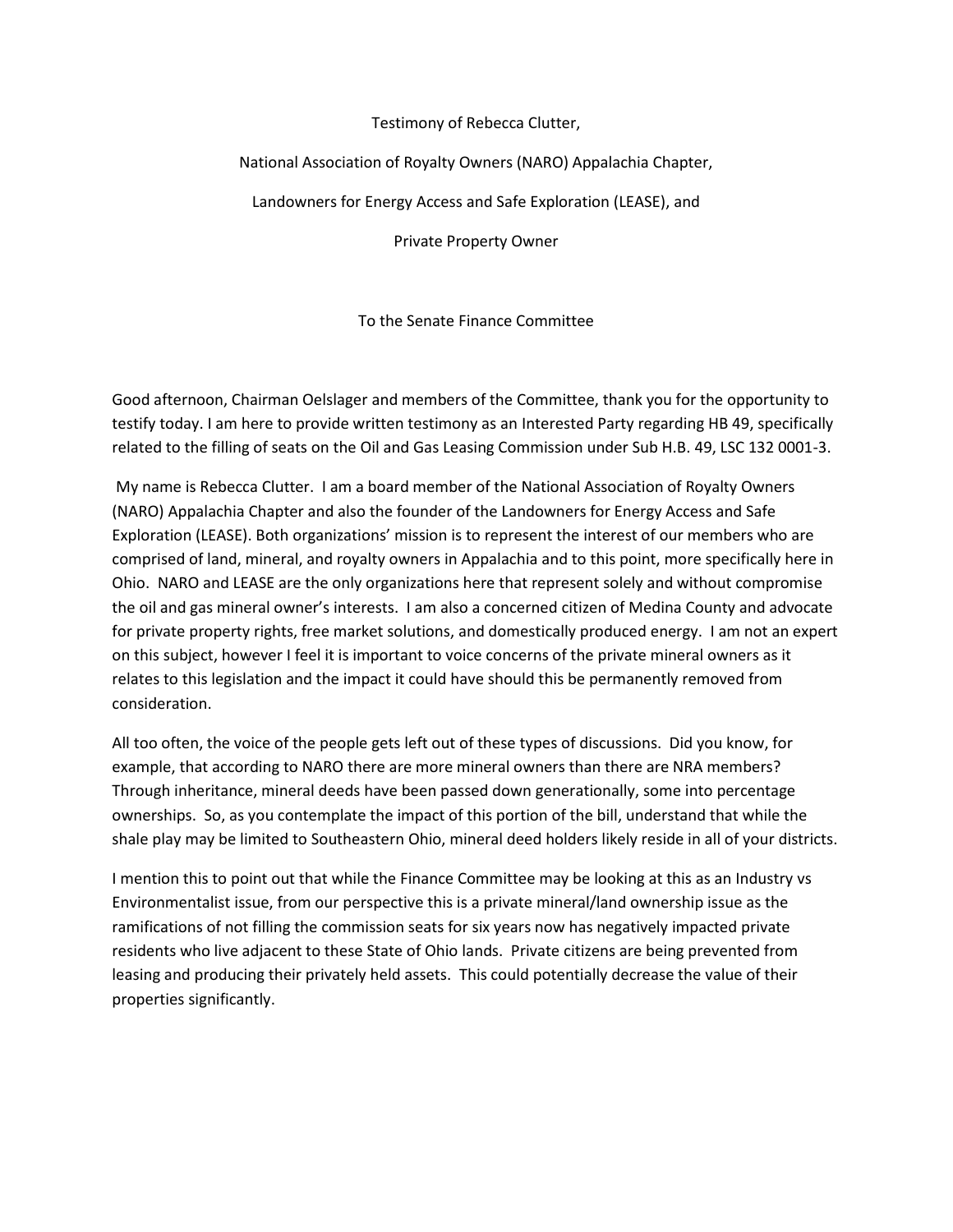Six (6) years ago, legislation was passed and signed off by Governor Kasich that should have created an Oil and Gas Leasing Commission to manage the State of Ohio owned lands regarding oil and natural gas, inclusive of ODOT lands, State Parks and Wildlife Areas. This included a directive that the Governor was to appoint 4 members to this commission.

## **1509.71 Statement of policy regarding state-owned oil and natural gas resources.**

(A) It is the policy of the state to provide access to and support the exploration for, development of, and production of oil and natural gas resources owned or controlled by the state in an effort to use the state's natural resources responsibly.

(B) There is hereby created the oil and gas leasing commission consisting of the chief of the division of geological survey and the following four members appointed by the governor:

(1) Two members from a list of not less than four persons recommended by a statewide organization representing the oil and gas industry;

(2) One member of the public with expertise in finance or real estate;

(3) One member representing a statewide environmental or conservation organization.

(C) Initial appointments shall be made to the commission not later than thirty days after the effective date of this section……

The appointments to this commission were never made. I personally made several calls to the Governor's office on this and was told "No date to fill these seats has been set" and "This is a paper-only commission". Although the Governor's office may believe that they have no responsibility to perform duties covered under ORC, it is interesting to note that the Treasurer's Office did comply by setting up the Treasury funds covered under this same piece of legislation.

Effectively what has happened is very similar to what occurred in the case of the Wayne National Forest (WNF). In that instance, the patchwork nature of the WNF parcels blocked the privately held parcels inside and bordering the WNF from exploration and production. Further, of the parcels where the WNF owned the surface rights, in nearly 60% of those parcels, the mineral rights were privately held. This created a situation where the Federal Government was literally preventing private land and mineral owners from developing their private assets. The WNF parcels barricaded the private assets.

Through the good works of US Congressman Bill Johnson and US Senator Rob Portman, the Bureau of Land Management has finally opened up the WNF to leasing. This comes with surface stipulations that there will be no surface disruption to the WNF. This stipulation is easily attainable due to the deep, long length horizontal laterals that completely bypass those Forest parcels on the surface, and is exactly the reason the Environmental Assessment (EA) was listed as having a "Finding of No Significant Impact".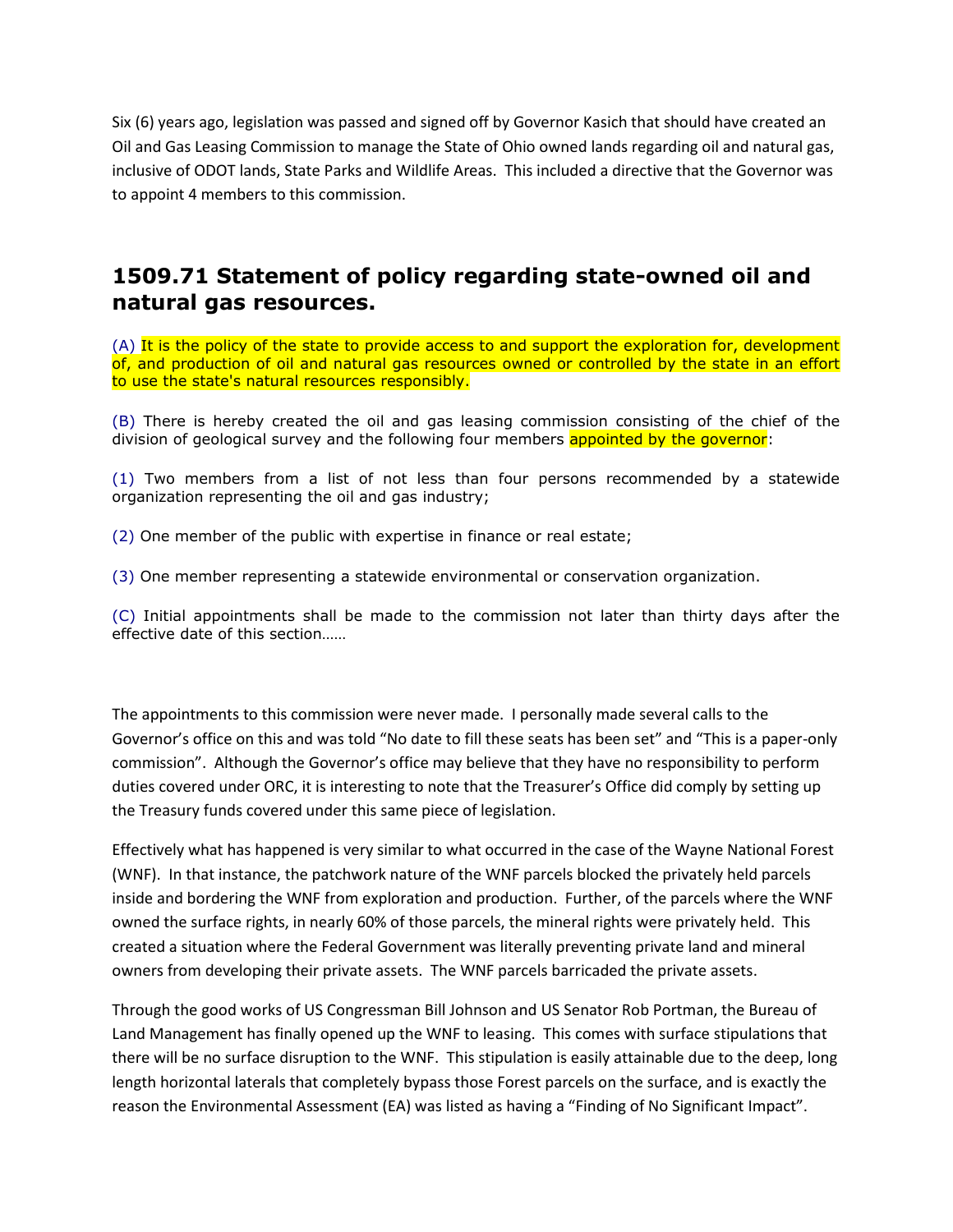Shortly after the first round of BLM lease sales, Commissioner Mick Schumacher of Monroe County called me with a concern that this same scenario might be playing out around the State of Ohio lands. He had started to receive phone calls from some of his residents around the Monroe Lake area questioning why they were being excluded from drilling units.

I called several of the oil and gas operators in the area who all confirmed that this was the case due to a failure to fill the Oil and Gas Leasing Commission seats and their eventual inability to reach some of those privately owned lands because of the jagged nature of many of the State lands.

As more and more permits are issued in areas that bypass the State lands, a greater number of private citizens become negatively impacted. With even more passage of time, there will likely be many private citizens who will get shut-in and donut-holed into a non-producing area within areas containing prolific oil and natural gas reserves they are unable to access. One operator put it this way,

## **"You are correct that in some cases, as was the issue raised regarding the Wayne National Forest, adjoining or neighboring privately held lands could be stranded where larger state owned lands cannot be leased for development."**

It is important to understand that "Leasing" does not mean the presence of a drill pad on any particular surface parcel. In the case of the WNF, the drill pads will be placed on private property and will drill "under" the federal parcels.

There is also a question on who actually owns the minerals under some of these lands. The commission, once the seats are filled, would actually oversee that the proper title searches have been completed to determine proper mineral ownership. The Bureau of Land Management does the same on the federal lands. The last time that I spoke with the Real Estate Division, they had only completed the title searches under the ODOT lands, and "NOT for leasing, but rather forced pooling".

To simply add the outlying private parcels into an existing unit would dilute the existing pooling unit creating an unfair economic scenario for those already in a drilling unit, and not allowing the private parcels that abut the State lands to produce compromises their correlative rights. These problems can both be solved by filling the seats on the Commission which this Sub Bill under HB 49 would do.

This doesn't just effect the Monroe Lake area. I also found private citizens around Egypt Valley, Barkcamp, Salt Fork, Fernwood, and ODOT lands that are all in the same predicament. Although I haven't looked any further, I would imagine that the same is true on the other State lands. When I last spoke with Senator Hoagland's Office, I was told that they had received multiple calls from residents on this issue. Representative Thompson's Office also received calls and became the author of this amendment.